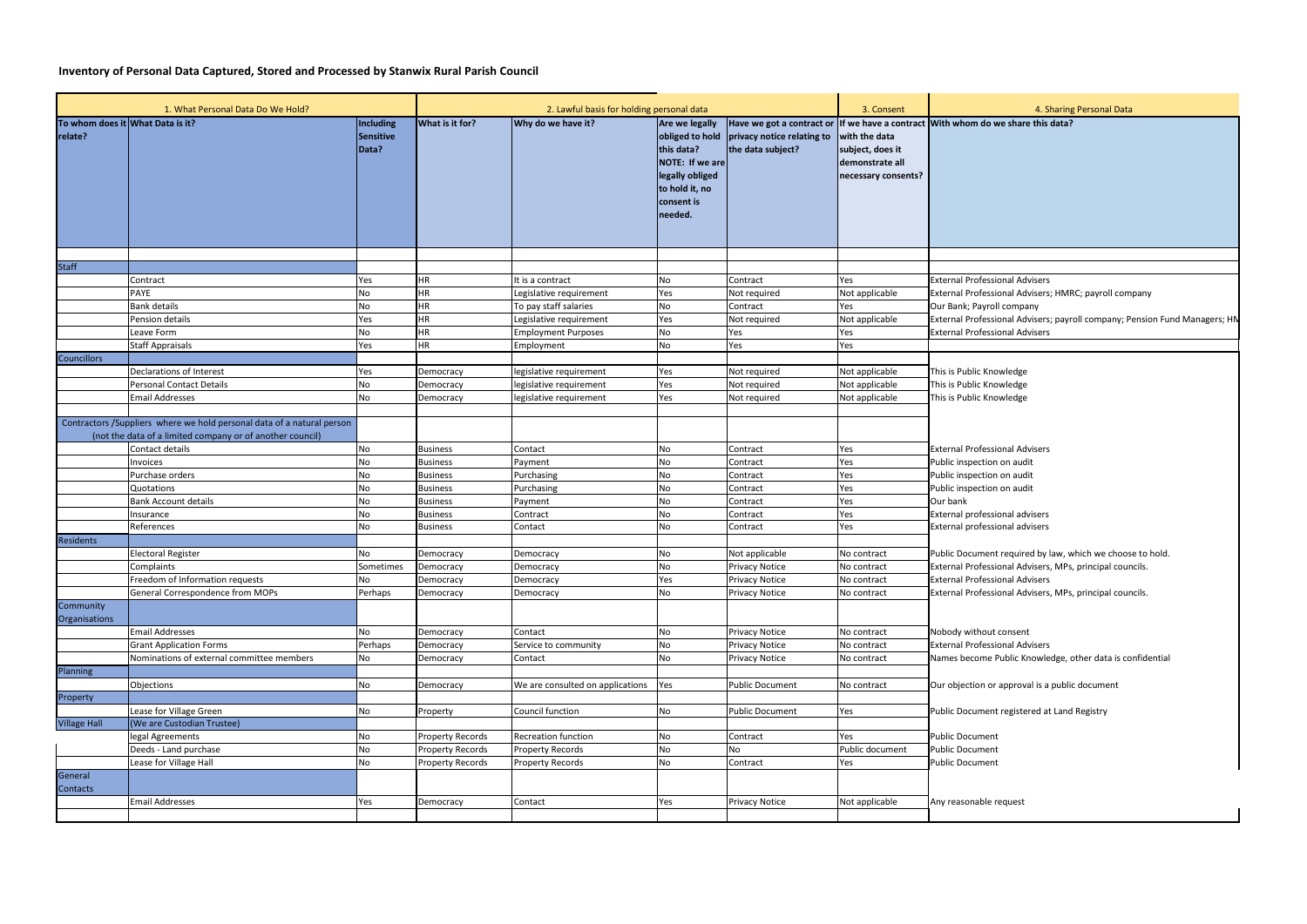| <b>Council Profile</b> | <b>Small Parish Council</b>                             |
|------------------------|---------------------------------------------------------|
|                        | Councillors 8 out of 15                                 |
|                        | Staff 1 Clerk Part time                                 |
|                        | Electorate 3000 approx                                  |
|                        | Precept 2018/2019 £43,540                               |
|                        | 31 Recreational ground                                  |
|                        | 1 Play Park                                             |
|                        | 1 Street Light                                          |
|                        | Custodian of Village Hall (Houghton and Crosby-on-Eden) |